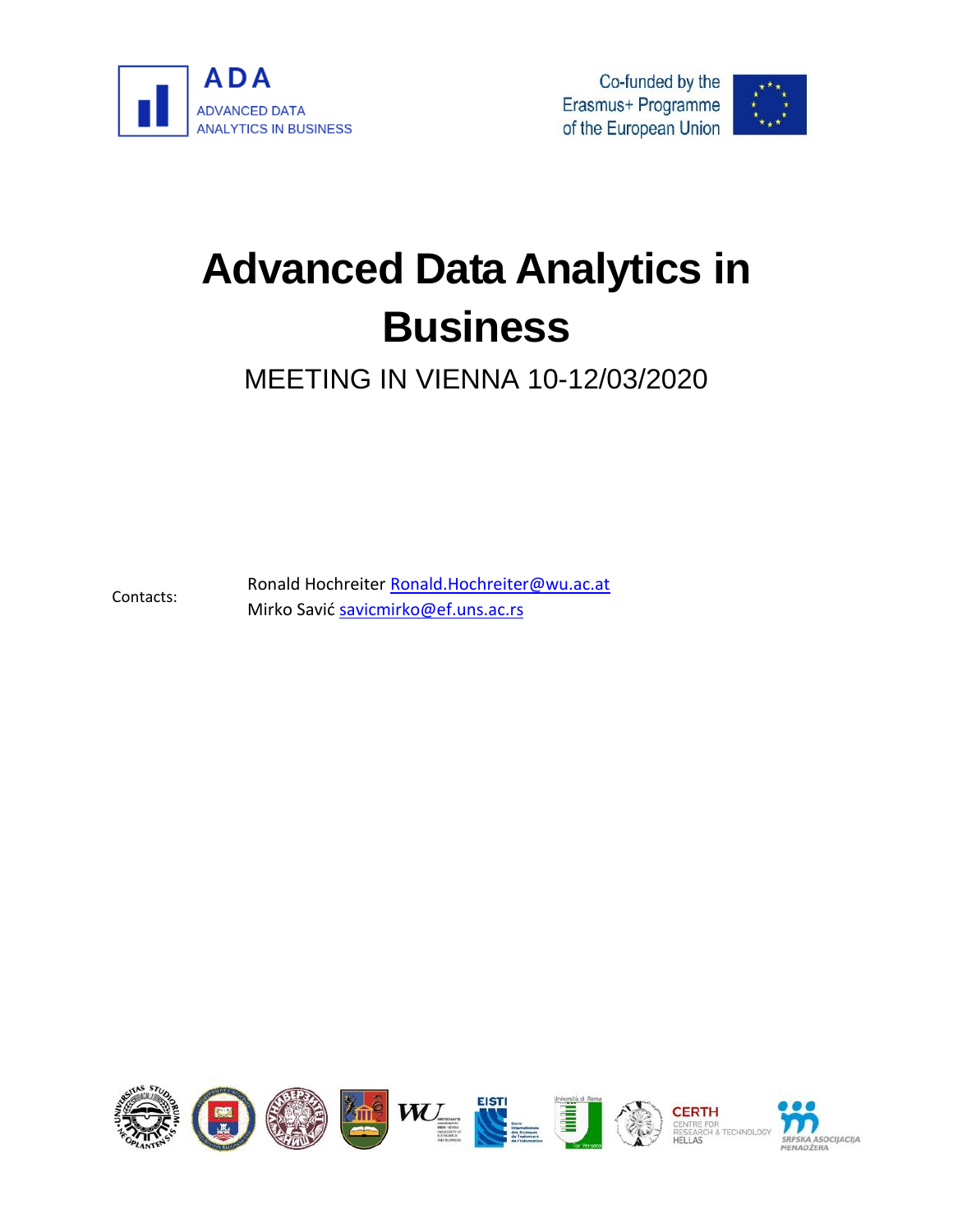| Project acronym:    | ADA                                   |
|---------------------|---------------------------------------|
| Project full title: | Advanced Data Analytics in Business   |
| Project No:         | 598829-EPP-1-2018-1-RS-EPPKA2-CBHE-JP |
| Funding scheme:     | ERASMUS+                              |
| Project start date: | November 15, 2018                     |
| Project duration:   | 36 months                             |

| Abstract | This document is the report about study visit to Vienna 10-<br>12/03/2020. |  |  |  |  |  |
|----------|----------------------------------------------------------------------------|--|--|--|--|--|
|          |                                                                            |  |  |  |  |  |

| Title of document:   | Advanced Data Analytics in business Meeting in Vienna 10-12/03/2020 |
|----------------------|---------------------------------------------------------------------|
| Work package:        | WP 2: Preparations for implementation of new master program         |
| Activity:            | 2.4. Study visits of staff from Serbia to EU                        |
| Last version date:   | 15/3/2020                                                           |
| File name:           | 2.4.4 Report on study visit to Vienna                               |
| Number of pages:     | 4                                                                   |
| Dissemination level: | International                                                       |

#### VERSIONING AND CONTRIBUTION HISTORY

| Version          | Date <sup>l</sup> | <b>Revision description</b> | Partner responsible |  |  |
|------------------|-------------------|-----------------------------|---------------------|--|--|
| v <sub>1.0</sub> | 15/3/2020         | First draft version         | WL                  |  |  |

#### DISCLAIMER

The European Commission support for the production of this publication does not constitute an endorsement of the contents which reflects the views only of the authors, and the Commission cannot be held responsible for any use which may be made of the information contained therein.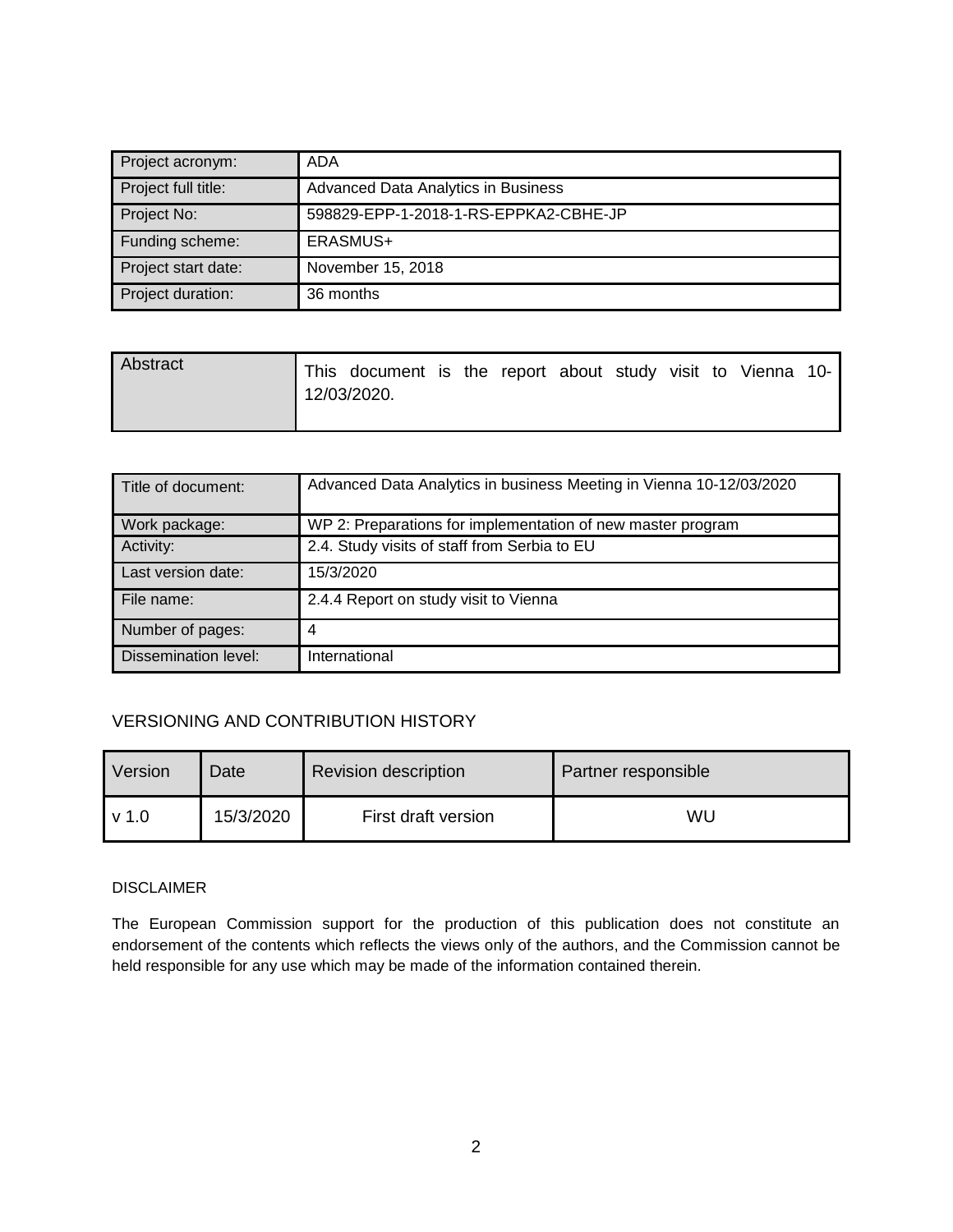## **DAY I (10/03/2020):**

Registration of participants started at 10:00. All partner institution had their representatives at the meeting in Vienna, except our partners from University of Rome Tor Vergata and Centre for Research and Technology Hellas, because of the Corona virus outbreak in their countries.

At the opening session, welcome speeches were given by Prof. Ronald Hochreiter (Project coordinator at Vienna University of Economics and Business) and project coordinator, Prof. Mirko Savic.

First half on the first day of the meeting was actually Steering Committee meeting, joined with Local Committee meeting of Serbian partners. The meeting was coordinated by project coordinator, Prof. Mirko Savic. At the Steering Committee meeting the topic were financial reporting for the period 15/11/2018- 30/03/2020, preparations for Interim Report (Deadline for submission of documents by ADA partners is 14/04/2020), information about public procurement, reports from Serbian partners about implementation of ADA master, information, about eh List of events (deadline 30.3.), joint event with Institute for Philosophy and Social Theory (UB), information for partners about the change of EISTI legal status and becoming the part of CY University Cergy Paris, organization of the next meetings in Belgrade and Cergy, WP5 Quality Control and Monitoring: Presentation of Quality Plan, WP5 Quality Control and Monitoring: Presentation of Quality Indicators, discussion.

After the SC meeting, representatives of Vienna University of Economics and Business gave as several most interesting presentations about real-life experience related to implementation of artificial intelligence and data science as a whole in companies across Austria and Europe. There was also case where our colleagues from Vienna University of Economics and Business did data science analysis for the branch of one Austrian bank operating in Serbia.

Prof. Hochreiter and his associates gave us an introduction to artificial intelligence, machine learning and data science, explaining "two shades of artificial intelligence", and what artificial intelligence really is. Next presentation was about feature engineering on examples from companies. There was also presentation of AI recruiting tool from some multinational companies, consultants and startups in the realm of AI, overpromising and underdeveloping of AI, maneuver from data science back to decision science, data based management, complexity paradox of AI models, advantages of AI, domain experts and AI, etc.

Next presentation was about data science process chain from business perspective, data engineering and feature engineering, AI and machine learning, practical implementation of AI with alternative data, psychometrics and loosing of privacy, etc.

In the evening project team had a dinner where discussion about various topics related to business analytics continued in the nice environment of typical Austrian restaurant.